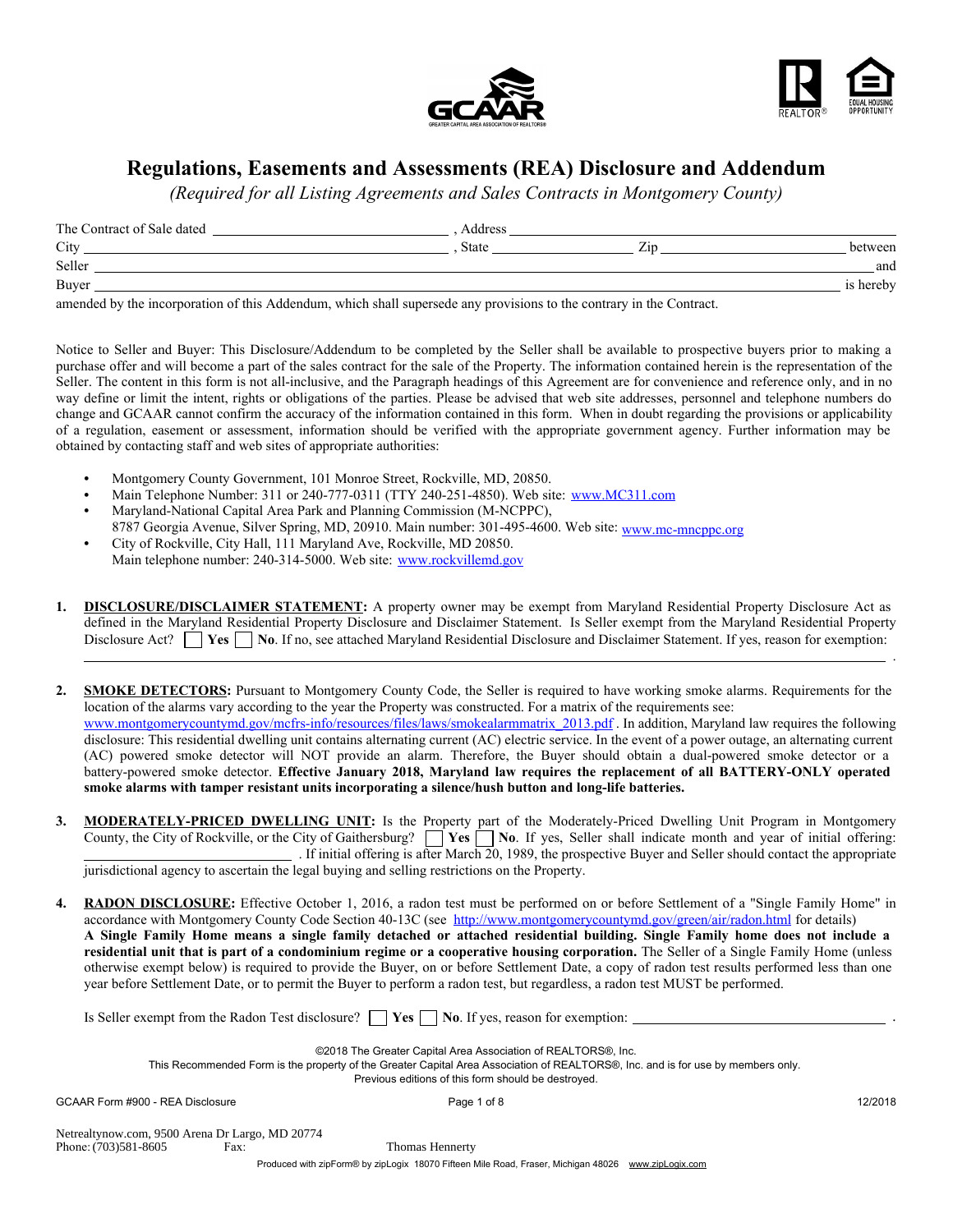#### Exemptions:

- A. Property is NOT a "Single Family Home"
- B. Transfer is an intra family transfer under MD Tax Property Code Section 13-207
- C. Sale is by a lender or an affiliate or subsidiary of a lender that acquired the home by foreclosure or deed in lieu of foreclosure
- D. Sale is a sheriff's sale, tax sale or sale by foreclosure, partition or by a court appointed trustee
- E. A transfer by a fiduciary in the course of the administration of a decedent's estate, guardianship, conservatorship or trust.
- F. A transfer of a home to be converted by the buyer into a use other than residential or to be demolished.
- G. Property is located in the Town of Barnesville, Town of Kensington, Town of Poolesville, or City of Rockville.

If not exempt above, a copy of the radon test result is attached  $\Box$  Yes  $\Box$  No. If no, Seller will provide the results of a radon test in accordance with Montgomery County Code Section 40-13C unless the Contract includes a radon contingency.

If Buyer elects not to or fails to perform a radon test, the Seller is mandated to perform the test and provide the results to the Buyer on or before Settlement Date.

NOTE: In order to request Seller to remediate, a radon contingency must be included as part of the Contract.

#### 5. AVAILABILITY OF WATER AND SEWER SERVICE:

- A. Existing Water and Sewer Service: Refer to the Seller's Water Bills or contact WSSC at 301-206-4001 or City of Rockville at 240-314-8420.
- B. Well and Septic Locations: Contact the Department of Permitting Services "DPS", Well and Septic, or visit http://permittingservices.montgomerycountymd.gov/DPS/general/Home.aspx . For well and/or septic field locations, visit http://permittingservices.montgomerycountymd.gov/DPS/online/eInformationRequest.aspx, or for homes built before 1978, request an "as built" drawing in person using DPS's "Septic System Location Application" form. Homes built prior to 1960 may be filed on microfiche, and, if outside a subdivision, the name of the original owner may be required. An original owner's name can be found among the Land Records at the County Courthouse. Allow two weeks for the "as built" drawing.
- C. Categories: To confirm service area category, contact the Montgomery County Department of Environmental Protection ("DEP") Watershed Management Division or visit waterworks@montgomerycountymd.gov.

|    | A. Water: Is the Property connected to public water? $\Box$ Yes $\Box$ No<br>If no, has it been approved for connection to public water? $\Box$ Yes $\Box$ No $\Box$ Do not know                                                                                                                                                                                                                                                                                                                                                              |
|----|-----------------------------------------------------------------------------------------------------------------------------------------------------------------------------------------------------------------------------------------------------------------------------------------------------------------------------------------------------------------------------------------------------------------------------------------------------------------------------------------------------------------------------------------------|
|    |                                                                                                                                                                                                                                                                                                                                                                                                                                                                                                                                               |
|    | If not connected, the source of potable water, if any, for the Property is:                                                                                                                                                                                                                                                                                                                                                                                                                                                                   |
| В. | Sewer: Is the Property connected to public sewer system? $\Box$ Yes $\Box$ No<br>If no, answer the following questions:                                                                                                                                                                                                                                                                                                                                                                                                                       |
|    | 1. Has it been approved for connection to public sewer? $\Box$ Yes $\Box$ No $\Box$ Do not know                                                                                                                                                                                                                                                                                                                                                                                                                                               |
|    | 2. Has an individual sewage disposal system been constructed on Property? $\Box$ Yes $\Box$ No                                                                                                                                                                                                                                                                                                                                                                                                                                                |
|    | Has one been approved for construction? $\Box$ Yes $\Box$ No                                                                                                                                                                                                                                                                                                                                                                                                                                                                                  |
|    |                                                                                                                                                                                                                                                                                                                                                                                                                                                                                                                                               |
|    | Has one been disapproved for construction? $\Box$ Yes $\Box$ No $\Box$ Do not know                                                                                                                                                                                                                                                                                                                                                                                                                                                            |
|    | If no, explain: $\sqrt{ }$                                                                                                                                                                                                                                                                                                                                                                                                                                                                                                                    |
| C. | Categories: The water and sewer service area category or categories that currently apply to the Property is/are                                                                                                                                                                                                                                                                                                                                                                                                                               |
| D. | <b>Recommendations and Pending Amendments (if known):</b>                                                                                                                                                                                                                                                                                                                                                                                                                                                                                     |
|    | 1. The applicable master plan contains the following recommendations regarding water and sewer service to<br>the Property:                                                                                                                                                                                                                                                                                                                                                                                                                    |
|    |                                                                                                                                                                                                                                                                                                                                                                                                                                                                                                                                               |
|    |                                                                                                                                                                                                                                                                                                                                                                                                                                                                                                                                               |
|    |                                                                                                                                                                                                                                                                                                                                                                                                                                                                                                                                               |
|    |                                                                                                                                                                                                                                                                                                                                                                                                                                                                                                                                               |
| Е. | Well and Individual Sewage System: When a Buyer of real property that is located in a subdivision on which an individual<br>sewage disposal system has been or will be installed receives the copy of the recorded subdivision plat, the Buyer must<br>confirm in writing by signing said Plat that the Buyer has received and reviewed the Plat, including any restrictions on the<br>location of initial and reserve wells, individual sewage disposal systems, and the buildings to be served by any individual<br>sewage disposal system. |

©2018 The Greater Capital Area Association of REALTORS®, Inc.

This Recommended Form is the property of the Greater Capital Area Association of REALTORS®, Inc. and is for use by members only. Previous editions of this form should be destroyed.

GCAAR Form #900 - REA Disclosure 12/2018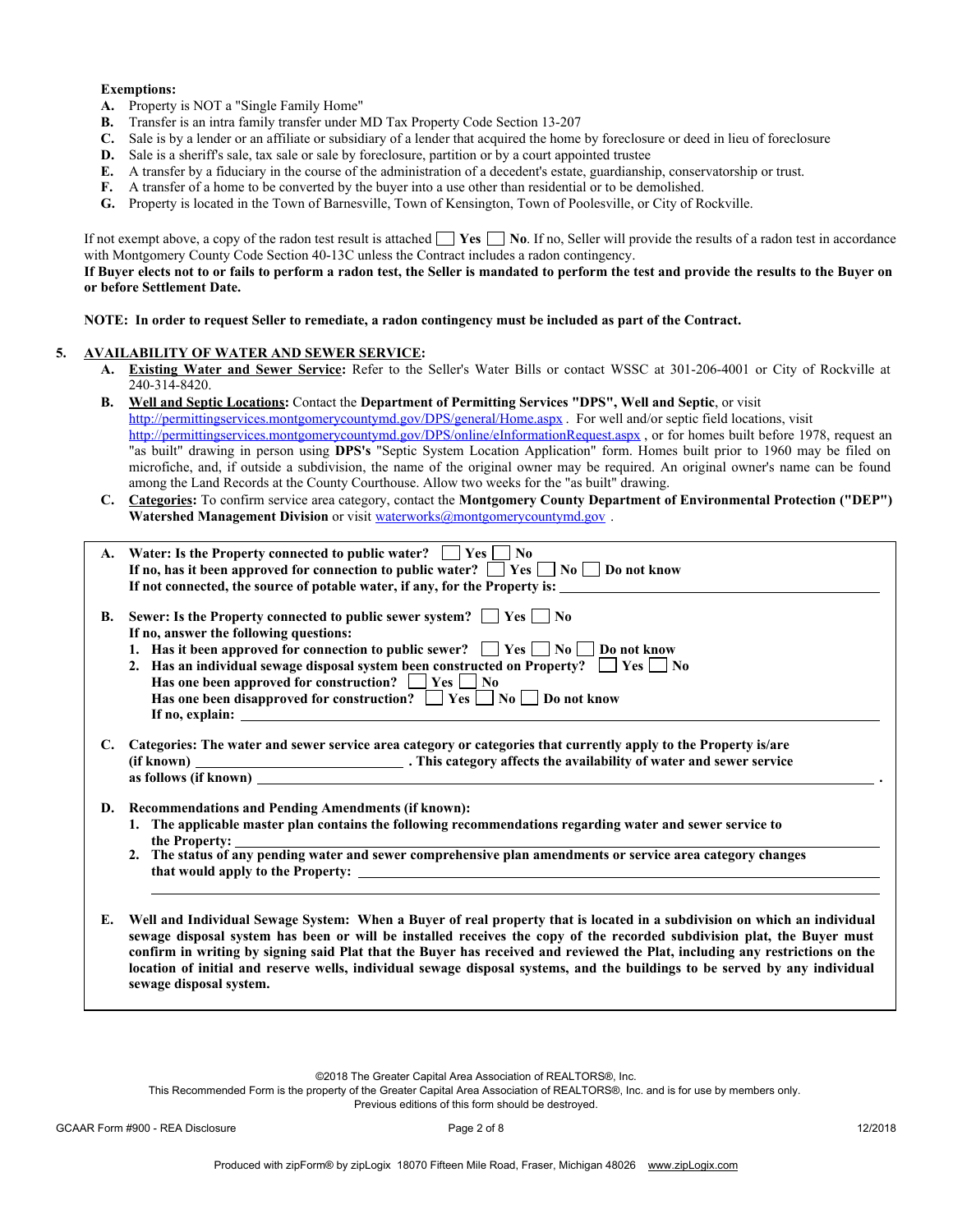By signing below, the Buyer acknowledges that, prior to signing the Contract, the Seller has provided the information referenced above, or has informed the Buyer that the Seller does not know the information referenced above; the Buyer further understands that, to stay informed of future changes in County and municipal water and sewer plans, the Buyer should consult the County Planning Board or any appropriate municipal planning or water and sewer agency.

Buyer Date Buyer Date

.

.

- 6. CITY OF TAKOMA PARK: If this Property is located in Takoma Park, the Takoma Park Sales Disclosure must be attached. See GCAAR Takoma Park Sales Disclosure - Notice of Tree Preservation Requirements and Rental Housing Laws.
- 7. HOMEOWNER'S, CONDOMINIUM OR COOPERATIVE ASSOCIATION ASSESSMENTS: The Property is located in a Homeowners Association with mandatory fees (HOA) (refer to GCAAR HOA Seller Disclosure / Resale Addendum for MD, attached), and/or **Condominium Association** (refer to GCAAR Condominium Seller Disclosure / Resale Addendum for MD, attached) and/or  $\Box$  Cooperative (refer to GCAAR Co-operative Seller Disclosure / Resale Addendum for MD & DC, attached) and/or Other (ie: Homeowners Association/ Civic Association WITHOUT dues):
- 8. UNDERGROUND STORAGE TANK: For information regarding Underground Storage Tanks and the procedures for their removal or abandonment, contact the Maryland Department of the Environment or visit www.mde.state.md.us. Does the Property contain an UNUSED underground storage tank?  $\Box$  Yes  $\Box$  No  $\Box$  Unknown. If yes, explain when, where and how it was abandoned:

### 9. DEFERRED WATER AND SEWER ASSESSMENT:

### A. Washington Suburban Sanitary Commission (WSSC) or Local Jurisdiction:

| Are there any potential Front Foot Benefit Charges (FFBC) or deferred water and sewer charges for which the Buyer may |
|-----------------------------------------------------------------------------------------------------------------------|
| become liable which do not appear on the attached property tax bills?                                                 |

| $\Box$ Yes $\Box$ No           |  |
|--------------------------------|--|
| If yes, <b>EITHER</b> $\Box$ t |  |

If the Buyer agrees to assume the future obligations and pay future annual assessments in the amount of  $$\sim$$  , OR  $$\sim$$  Buyer is hereby advised that a schedule of charges has not yet been established by the water and sewer authority,  $OR \Box$  a local jurisdiction has adopted a plan to benefit the Property in the future.

## B. Private Utility Company:

Are there any deferred water and sewer charges paid to a Private Utility Company which do NOT appear on the attached property tax bills?  $\Box$  Yes  $\Box$  No. If yes, complete the following:

## EFFECTIVE OCTOBER 1, 2016: NOTICE REQUIRED BY MARYLAND LAW REGARDING DEFERRED WATER AND SEWER CHARGES

This Property is subject to a fee or assessment that purports to cover or defray the cost of installing or maintaining during construction all or part of the public water or wastewater facilities constructed by the developer. This fee or assessment is \$ (name and address) (hereafter called "lienholder"). There may be a right of prepayment or a discount for early prepayment, which may be ascertained by contacting the lienholder. This fee or assessment is a contractual obligation between the lienholder and each owner of this Property, and is not in any way a fee or assessment imposed by the county in which the Property is located.

If a Seller subject to this disclosure fails to comply with the provisions of this section:

(1) Prior to Settlement, the Buyer shall have the right to rescind the Contract and to receive a full refund of all deposits paid on account of the Contract, but the right of rescission shall terminate 5 days after the seller provides the Buyer with the notice in compliance with this section.

(2) Following settlement, the Seller shall be liable to the Buyer for the full amount of any open lien or assessment.

©2018 The Greater Capital Area Association of REALTORS®, Inc.

This Recommended Form is the property of the Greater Capital Area Association of REALTORS®, Inc. and is for use by members only.

Previous editions of this form should be destroyed.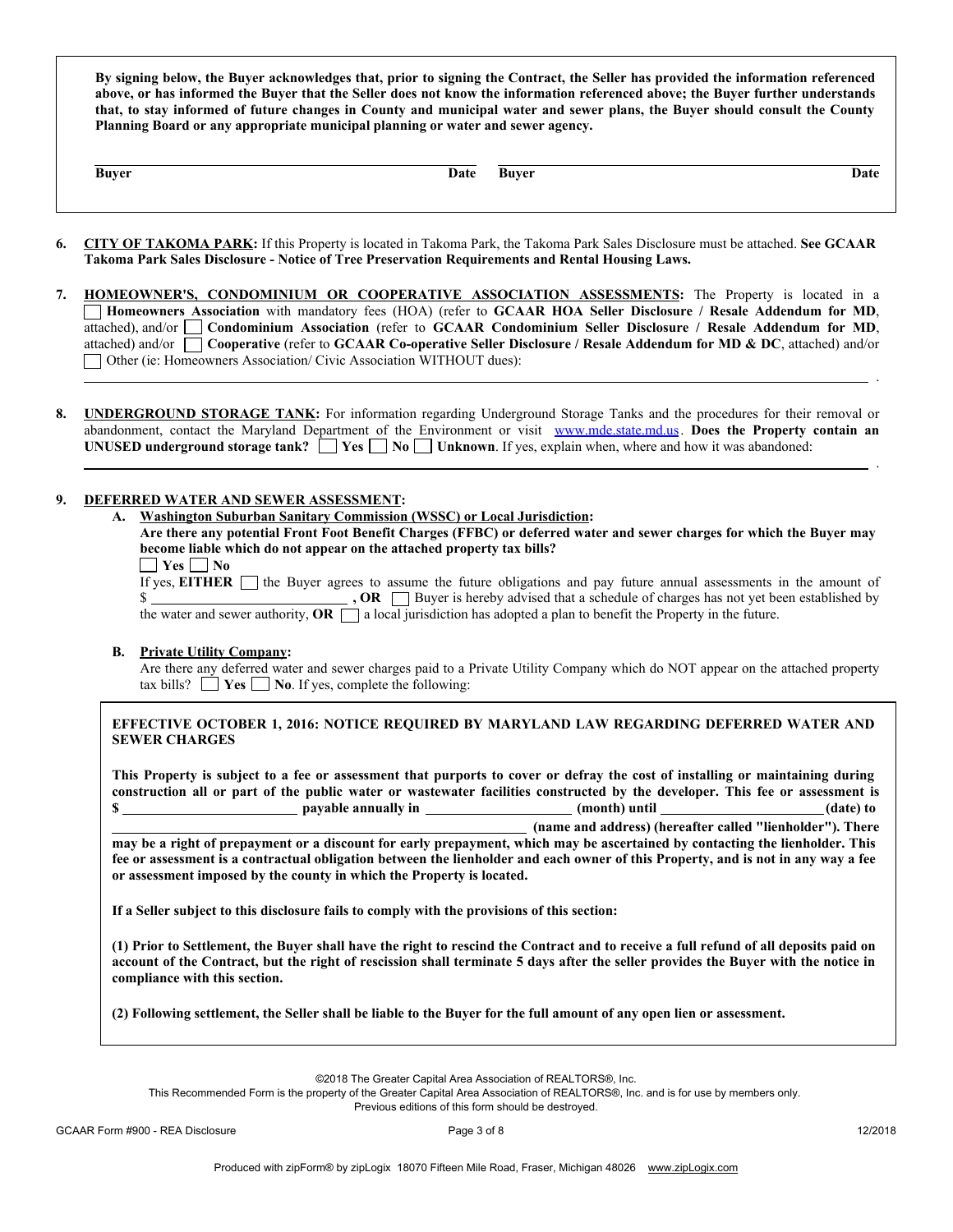### 10. SPECIAL PROTECTION AREAS (SPA):

Refer to http://www.montgomeryplanning.org/environment/spa/faq.shtm an explanation of the "SPA" legislation and a map detailing protected areas. To determine if a particular property (which is located close to protected areas as designated on this map) is located within the boundaries of a "SPA," contact: spa@mncppc-mc.org, or call 301-495-4543.

| Is this Property located in an area designated as a Special Protection Area? $\vert$ Yes $\vert$ No<br>If yes, special water quality measures and certain restrictions on land uses and impervious surfaces may apply.<br>Under Montgomery County law, Special Protection Area (SPA) means a geographic area where:<br>Existing water resources, or other environmental features directly relating to those water resources, are of high quality or are |
|---------------------------------------------------------------------------------------------------------------------------------------------------------------------------------------------------------------------------------------------------------------------------------------------------------------------------------------------------------------------------------------------------------------------------------------------------------|
| unusually sensitive;                                                                                                                                                                                                                                                                                                                                                                                                                                    |
| Proposed land uses would threaten the quality or preservation of those resources or features in the absence of special water quality<br>protection measures which are closely coordinated with appropriate land use controls. An SPA may be designated in:<br>a land use plan;<br>(1)                                                                                                                                                                   |
| the Comprehensive Water Supply and Sewer System Plan;<br>(2)                                                                                                                                                                                                                                                                                                                                                                                            |
| a watershed plan; or<br>(3)                                                                                                                                                                                                                                                                                                                                                                                                                             |
| a resolution adopted after at least fifteen (15) days' notice and a public hearing.<br>(4)                                                                                                                                                                                                                                                                                                                                                              |
| The Buyer acknowledges by signing this disclosure that the Seller has disclosed to the Buyer the information contained in Sections<br>A and B before Buyer executed a contract for the above-referenced Property. Further information is available from the staff and<br>website of Maryland-National Capital Area Park and Planning Commission (M-NCPPC).                                                                                              |

| 11. <b>PROPERTY TAXES:</b> Each property in Montgomery County, MD is assessed for annual real property taxes based on several different        |
|------------------------------------------------------------------------------------------------------------------------------------------------|
| components. A copy of the tax bill will reflect which categories and components are applicable to this Property, including, whether the        |
| Property is located in a municipality, a special taxing district, a development district, a proposed development district, and/or whether this |
| Property is subject to a special area tax or any WSSC front foot benefit charges. Definitions and explanations of each of these categories     |
| can be obtained at the Montgomery County Department of Finance website in the "Frequently Asked Questions" section located at                  |
| www.montgomerycountymd.gov/apps/tax and select "FAQ". Additional information relating to taxes and the assessment and appeal                   |
| process can be located at www.dat.state.md.us/sdatweb/taxassess.html - this provides tax information from the State of Maryland.               |

- A. Current Tax Bill: IN ACCORDANCE WITH MONTGOMERY COUNTY CODE SECTION 40-12C, THE SELLER(S) MUST ATTACH HERETO A COPY OF THE CURRENT REAL PROPERTY TAX BILL FOR THIS PROPERTY. A copy of the tax bill for this Property can be obtained at www.montgomerycountymd.gov/apps/tax .
- B. Estimated Property Tax & Non-Tax Charges: IN ADDITION, SELLER(S) ARE REQUIRED TO PROVIDE POTENTIAL BUYERS WITH THE ESTIMATED PROPERTY TAX AND NON-TAX CHARGES FOR THE FIRST FULL FISCAL YEAR OF OWNERSHIP. Information relative to this estimate, including how it was calculated and its significance to Buyers can be obtained at www.montgomerycountymd.gov/estimatedtax .

**Example 1** Buyer acknowledges receipt of both tax disclosures. *Buyers' Initials*

## 12. DEVELOPMENT DISTRICT DISCLOSURE - NOTICE OF SPECIAL TAX OR ASSESSMENT:

Buyer Buyer

A Development District is a special taxing district in which owners of properties pay an additional tax or assessment in order to pay for public improvements within the District. Typically, the Development District Special Tax will increase approximately 2% each July 1. For more information, please contact the Montgomery County Department of Finance.

FAQs regarding Development Districts can be viewed at www.montgomerycountymd.gov/apps/OCP/Tax/FAQ.asp . Seller shall choose one of the following:

©2018 The Greater Capital Area Association of REALTORS®, Inc.

This Recommended Form is the property of the Greater Capital Area Association of REALTORS®, Inc. and is for use by members only. Previous editions of this form should be destroyed.

GCAAR Form #900 - REA Disclosure example and the Page 4 of 8 12/2018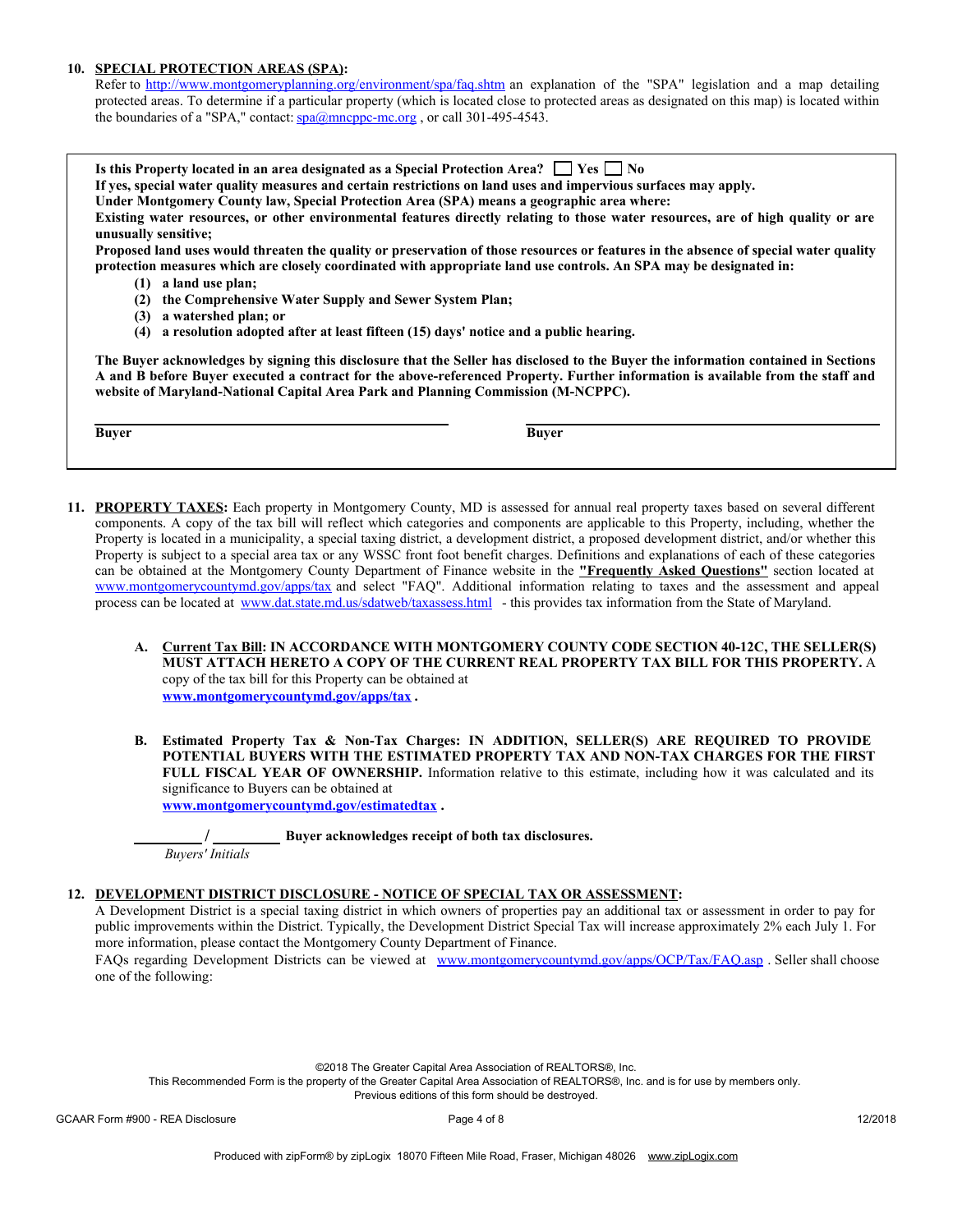

©2018 The Greater Capital Area Association of REALTORS®, Inc.

This Recommended Form is the property of the Greater Capital Area Association of REALTORS®, Inc. and is for use by members only.

Previous editions of this form should be destroyed.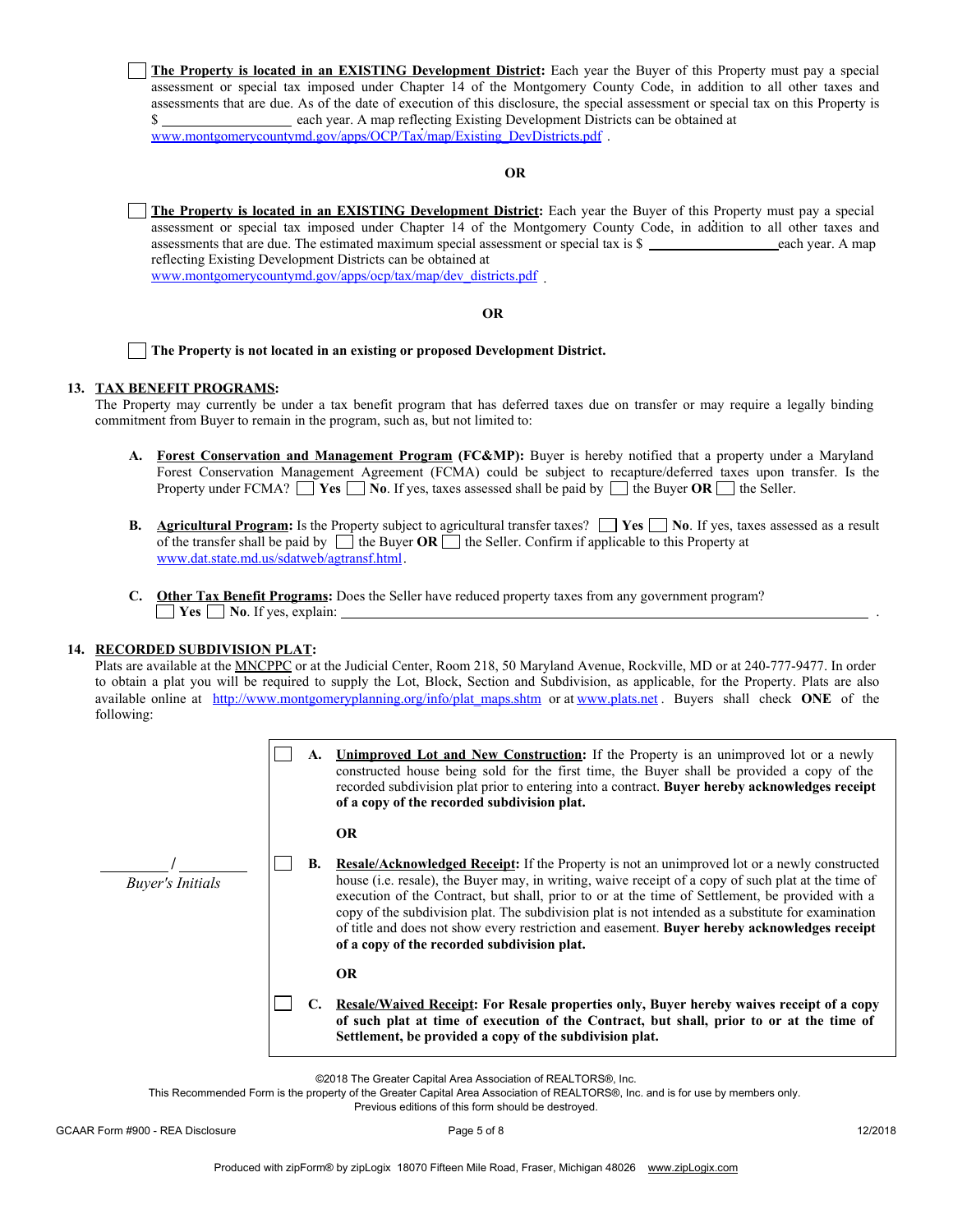## 15. AGRICULTURAL RESERVE DISCLOSURE NOTICE:

This Property  $\Box$  is  $\Box$  is not subject to the Agricultural RESERVE Disclosure Notice requirements. These disclosures are contained in GCAAR Agricultural Zone Disclosure Notice, which must be provided to potential buyers prior to entering into a contract for the purchase and sale of a property that is subject to this Agricultural Reserve Disclosure requirement. Additional information can be obtained at http://www.mcmaps.org/notification/agricultural\_lands.aspx .

## 16. NOTICE CONCERNING CONSERVATION EASEMENTS:

This Property  $\Box$  is  $\Box$  is not subject to a Conservation Easement. If applicable, GCAAR Conservation Easements Addendum is hereby provided. See www.montgomeryplanning.org/environment/forest/easements/easement\_tool.shtm for easement locator map.

## 17. GROUND RENT:

This Property  $\Box$  is  $\Box$  is not subject to Ground Rent. See Property Subject to Ground Rent Addendum.

## 18. HISTORIC PRESERVATION:

Check questionable properties' status with the Montgomery County Historic Preservation Commission (301-563-3400) or go to http://www.montgomeryplanning.org/historic/index.shtm, to check applicability. Buyers of property located in the City of Rockville should be advised that structures that are 50 years old or older, or which may be otherwise significant according to criteria established by the Rockville Historic District Commission, should be notified prior to purchase that demolition and building permit applications for substantial alteration will trigger an evaluation and approval process. This process may result in the property being designated a historic site, and if so, any exterior alterations must be reviewed and approved.

- A. City of Rockville: Montgomery County Code §40-12A has been adopted by the City of Rockville.
- B. City of Gaithersburg: Montgomery County Code §40-12A has been adopted by the City of Gaithersburg at City Code §2-6.
- C. Other: Contact the local municipality to verify whether the Property is subject to any additional local ordinance.

Has the Property been designated as an historic site in the master plan for historic preservation?  $\Box$  Yes  $\Box$  No. Is the Property located in an area designated as an historic district in that plan?  $\Box$  Yes  $\Box$  No. Is the Property listed as an historic resource on the County location atlas of historic sites?  $\Box$  Yes  $\Box$  No. Seller has provided the information required of Sec 40-12A as stated above, and the Buyer understands that special restrictions on land

uses and physical changes may apply to this Property. To confirm the applicability of this County Code (Sec 40-12A) and the restrictions on land uses and physical changes that may apply, contact the staff of the County Historic Preservation Commission, 301-563-3400. If the Property is located within a local municipality, contact the local government to verify whether the Property is subject to any additional local ordinances.

Buyer Buyer

## 19. MARYLAND FOREST CONSERVATION LAWS:

- A. Forest Conservation Law: The Buyer is notified that the cutting, clearing, and grading of more than 5,000 square feet of forest or any champion tree on the Property is subject to the requirements of the Forest Conservation Law. The Buyer is required to comply with the Forest Conservation Law, Chapter 22A of the Montgomery County Code. In order to assure compliance with the law, the Buyer is notified of the need to contact the Countywide Environmental Planning Division of the Maryland-National Capital Park and Planning Commission (M-NCPPC), whether it means obtaining a written exemption from the Forest Conservation Laws from M-NCPPC or obtaining approval of a Natural Resource Inventory/Forest Stand Delineation Plan, Forest Conservation Plan, or Tree Save Plan prior to cutting, clearing, and grading of more than 5,000 square feet of forest, obtaining a grading or sediment control permit, or developing the Property. Further, Seller represents and warrants that no activities have been undertaken on the Property in violation of the Forest Conservation Law and that if such activities have occurred in violation of the applicable law, that Seller has paid all of the penalties imposed and taken all of the corrective measures requested by M-NCPPC.
	- **B.** Forest Conservation Easements: Seller represents and warrants that the Property  $\Box$  is  $\Box$  is not currently subject to a recorded Category I or Category II Forest Conservation Easement, Management Agreement or an approved Forest Conservation Plan, Tree Save Plan, or any other plan requiring the protection of natural areas, or any other pending obligation binding the owner of the Property under Forest Conservation Law requirements. If the Property is encumbered by any such easement or plan, attach a copy of the plat or recorded document (if available).
- 20. AIRPORTS AND HELIPORTS: The following list of airports and heliports includes those in Montgomery County and the surrounding area that may be within a five-mile radius of the Property. This list was compiled from data provided by the Washington Airports District Office of the Federal Aviation Administration and was current as of 8/1/2018. Buyer should be aware of the fact that most properties in Montgomery County are within five (5) miles of an airport or heliport installation. Refer to the FAA website for a current list: http://www.faa.gov/airports/airport\_safety/airportdata\_5010 .

©2018 The Greater Capital Area Association of REALTORS®, Inc.

This Recommended Form is the property of the Greater Capital Area Association of REALTORS®, Inc. and is for use by members only.

Previous editions of this form should be destroyed.

Page 6 of 8GCAAR Form #900 - REA Disclosure 12/2018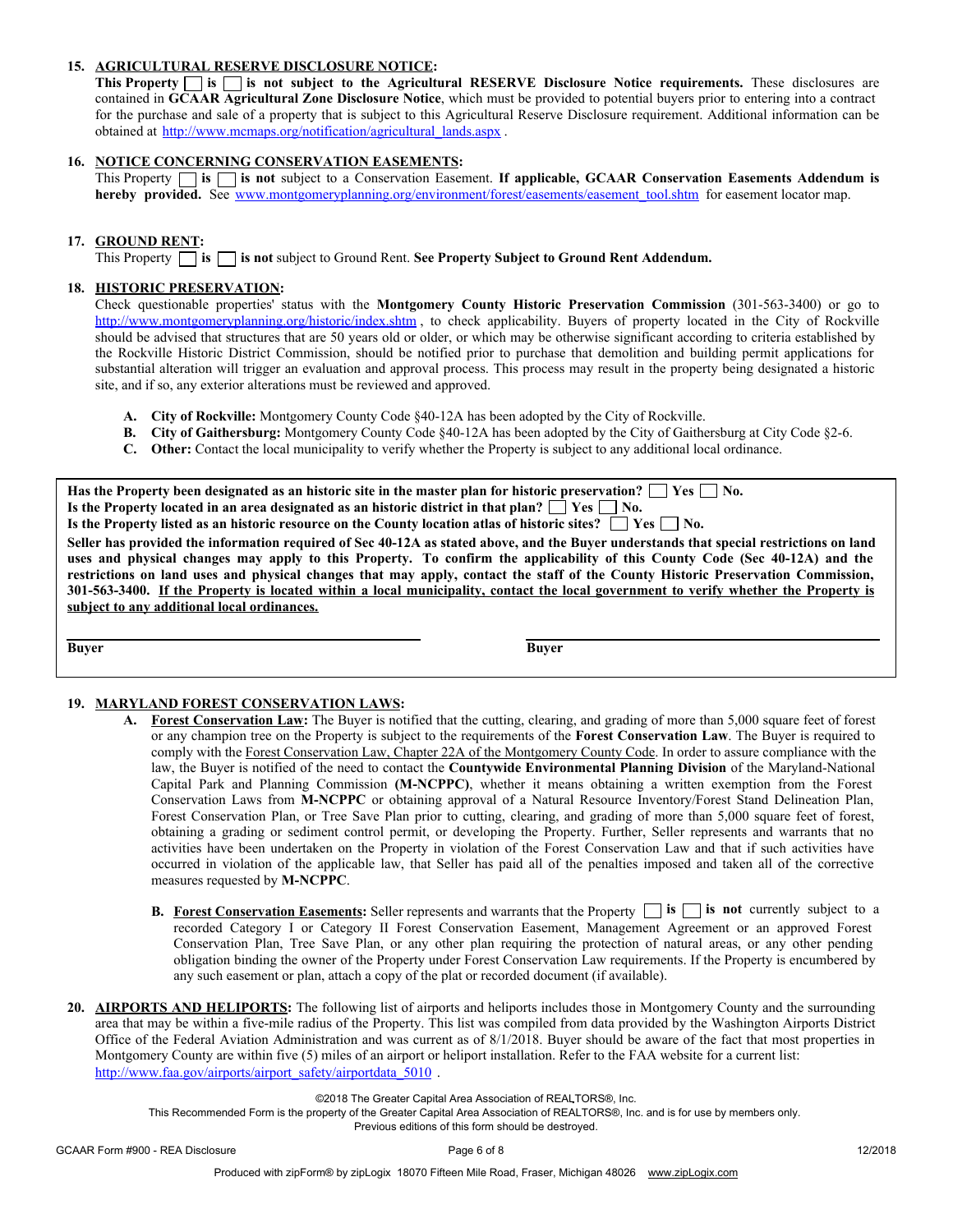

#### MONTGOMERY COUNTY

- 1. Walter Reed National Medical Center Heliport, 8901 Rockville Pike, Bethesda, MD 20889
- 2. Davis Airport, 7200 Hawkins Creamery Road, Laytonsville, MD 20879
- 3. Dow Jones & Company, Inc., 11501 Columbia Pike, Silver Spring, MD 20904
- 4. Federal Support Center Heliport, 5321 Riggs Road, Gaithersburg, MD 20882
- 
- 6. IBM Corporation Heliport, 18100 Frederick Avenue, Gaithersburg, Park, MD 20912 MD 20879 **Holy Cross Hospital**, 1500 Forest Glen Road, Silver Spring, MD, The 20879
- 7. Maryland State Police Heliport, 7915 Montrose Road, Rockville, MD 20854
- 8. Montgomery County Airpark, 7940 Airpark Road, Gaithersburg, MD 20879
- 9. Shady Grove Adventist Hospital, 9901 Medical Center Drive, Rockville, MD 20850
- 10. Suburban Hospital, 8600 Old Georgetown Road, Bethesda, MD 20814
- 5. Flying M Farms, 24701 Old Hundred Road, Comus, MD 20842 11. Washington Adventist Hospital, 7600 Carroll Avenue, Takoma
	- 20910
	- 13. Holy Cross Germantown, 19801 Observation Dr, Germantown, MD 20876

©2018 The Greater Capital Area Association of REALTORS®, Inc.

This Recommended Form is the property of the Greater Capital Area Association of REALTORS®, Inc. and is for use by members only.

Previous editions of this form should be destroyed.

GCAAR Form #900 - REA Disclosure Note 2001 8 12/2018